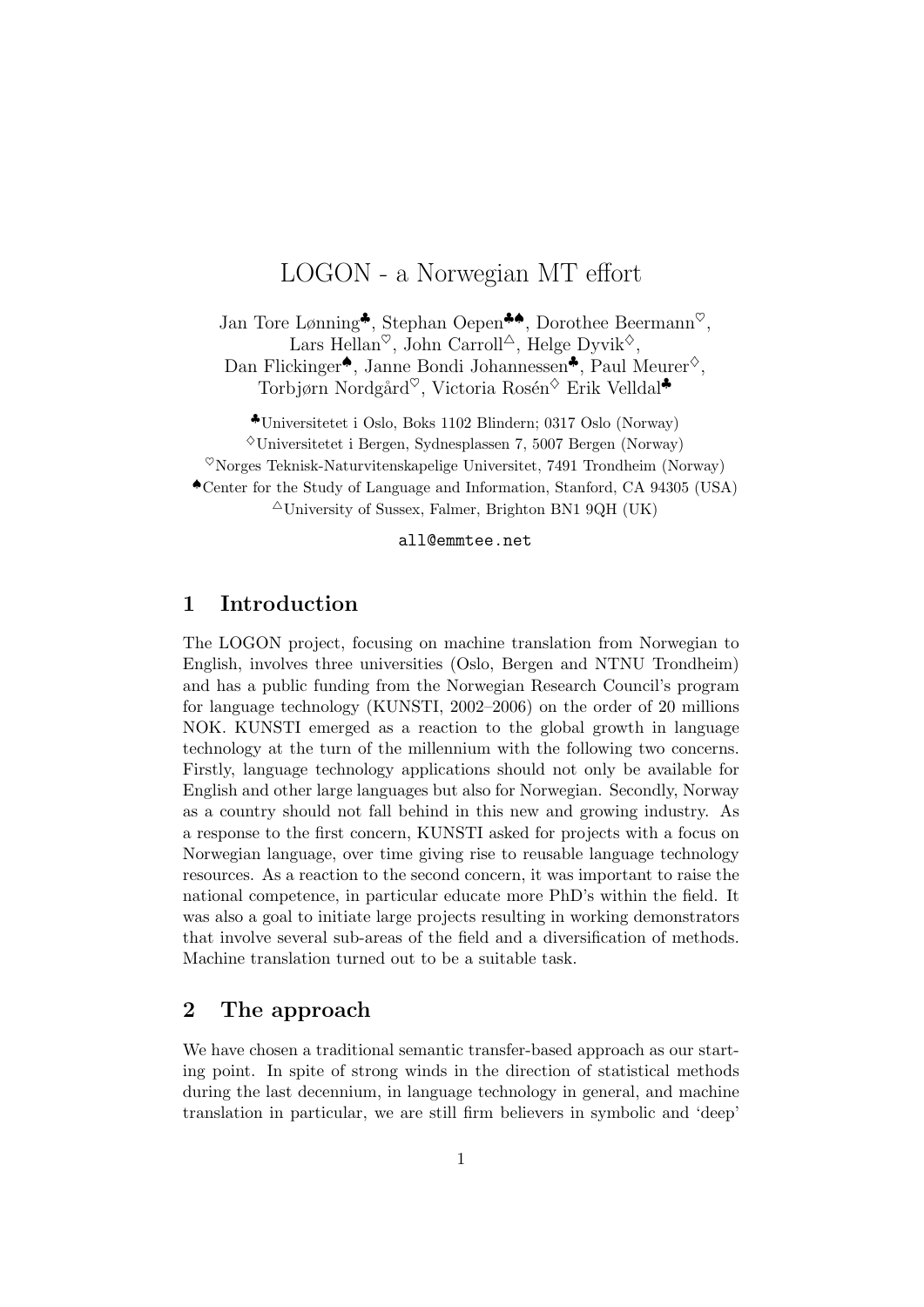linguistic methods. Although statistical approaches can deliver good initial results to MT, they seem to sooner or later suffer from 'ceiling' effects in performance and ask to be augmented with more linguistic structure.

Our approach is to start with a firm and theoretically sound symbolic backbone, while augmenting this with probabilistic methods to direct the choices where the symbolic methods fan out. The transfer-based approach falls into three steps. (i) An in-depth grammatical and semantic analysis of Norwegian resulting in language-specific logical semantic representations. (ii) A transfer of these representations into language-specific English representations. (iii) And, finally, generation from the semantic representations to English sentences.

A central locus in the project is the format of the semantic representations, where our starting point is Minimal Recursion Semantics (MRS, Copestake et. al. 2003). MRS provides logical representations which both have model interpretations and allow underspecification of scope. The formalism is specially developed with translation and transfer in mind. Moreover, there is an available public domain implementation of HPSG with MRSes in LKB which allow parsing and generation from MRSes. In particular, we are using the LiNGO English Resource Grammar (ERG) as the target language grammar.

When it comes to the Norwegian analysis, we have not used the HPSG formalism, however, but an LFG grammar for Norwegian, NorGram, which has already been under development in Bergen for several years (Dyvik 1999). This has activated new research topics, viz. on the integration of the MRS framework, developed within HPSG originally, with LFG; and more generally, on the relationship between grammatical formalisms and semantic representations.

The project is scheduled for the period 2003–2006. Among our central goals is a functional demonstrator, and we decided to have a first end-to-end baby demonstrator by March this year to test the viability of the approach and to direct the course for the rest of the project period. We decided to use tourist texts as our domain and started with 100 sentences extracted from Norwegian tourism brochures. As it took some time to get the project started, we have worked effectively for 9 months on the baby demonstrator.

## 3 Representations: MRS

MRS is not a theory of semantics but rather a system of semantic representations that features a flat semantics, expressed as a bag of elementary predications (EPs) which compositionally express the meaning of the structure to be described. Three of the basic components of an MRS structure should be mentioned:

(L)TOP the handle of the highest-scoping EP in the scope partial order.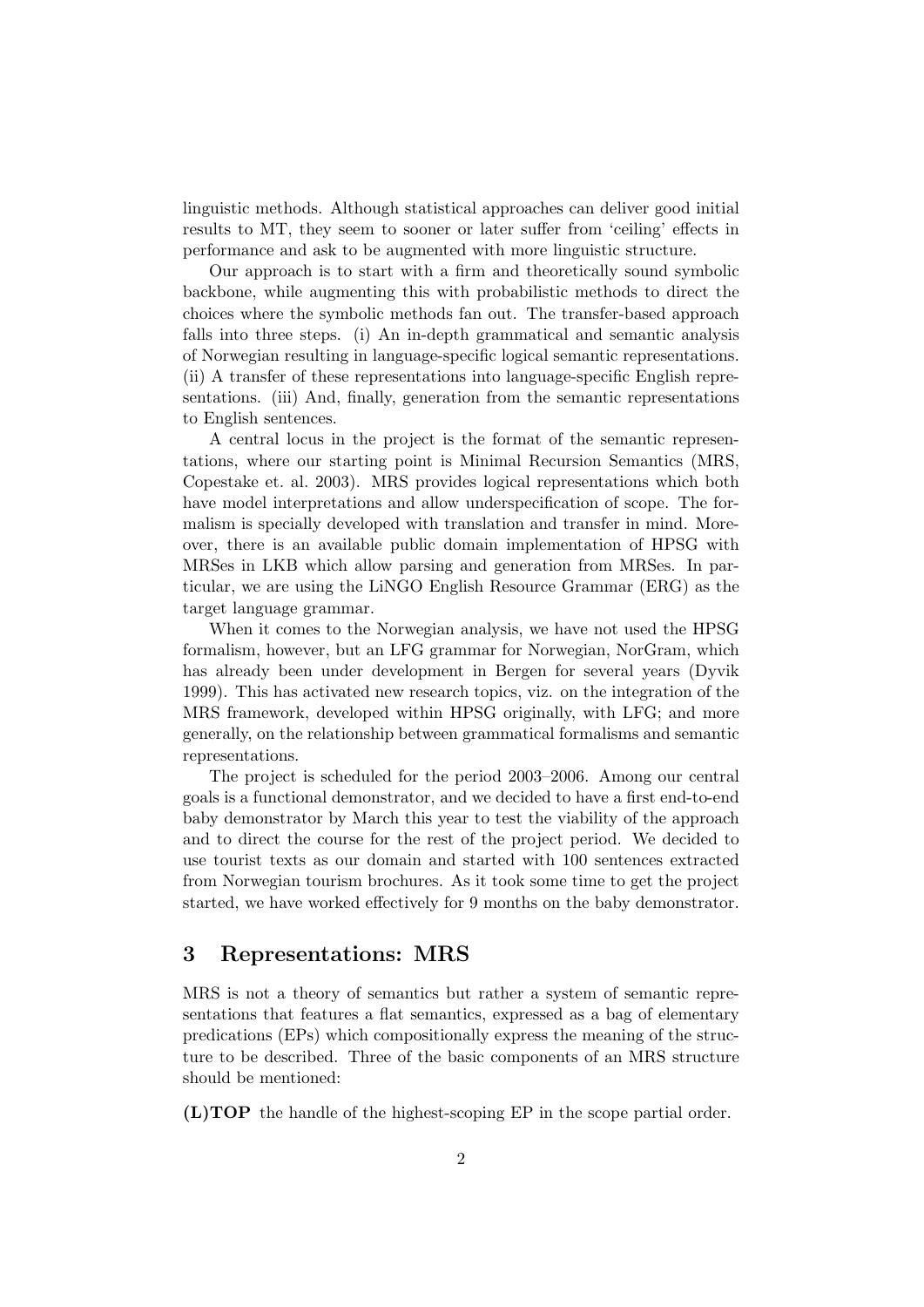RELS(list) a bag of elementary predications each with a handle (a special type of a variable used, for example, in the expression of scopal dependencies) and an array of semantic argument slots.

HCONS(list) a set of constraints on possible scopes between the EPs.

EPs in the MRS universe are typed, featuring a small set of underspecified semantic arguments (ARG1, ARG2, ARG3, ...) with variables as their values. Also variables are typed, allowing a distinction between handles on the one side and referential and event variables on the other. MRS structures obey a set of wellformedness constraints regulating the binding of arguments (handle connectivity, binding of variables).

A simplified MRS for the Norwegian sentence Hunden bjeffer (The dog barks) can be expressed as:

 $\langle h_1,$ 

 $\{h_1: \text{prpstn\_m}(h_7), h_8: \text{bjeffe\_v}(e_9, x_5), h_3: \text{def}(x_5, h_2, h_4), h_6: \text{hund\_n}(x_5)\},$  $\{h_2 =_q h_6, h_7 =_q h_8\}\$ 

In this example 'bjeffe  $v(e_9, x_5)$ ' is one of the EPs, while  $h_1$  is the TOP.

## 4 Analysis

One challenge has been the augmentation of the LFG resource grammar NorGram with MRS-representations. NorGram assigns the usual LFG representations c-structure(PS tree) and f-structure (attribute-value matrix) to sentences. The f-structure is derived by co-description: partial descriptions of f-structures are associated with c-structure rules and lexical entries. The LFG architecture allows the projection of new representations by similar codescription, and the MRS-structure is projected off the f-structure in this way.

NorGram has been developed under the Xerox Linguistic Environment (XLE) and we use this software package for the analysis. We have managed to integrate this in the overall pipeline with some post-processing of the output before it is fed into the transfer module.

#### 5 Semantic transfer

The transfer component, as defined within the LOGON project, is a resource sensitive rewriting process over MRS structures. It follows many of the main ideas from VerbMobil—transfer as a resource-sensitive rewrite process, where rules replace MRS fragments (SL to TL) in a step-wise manner (Wahlster 2000)—but adds two innovative elements to the transfer component, viz (i) the use of typing for hierarchical organization of transfer rules and (ii) a chart-like treatment of transfer-level ambiguity.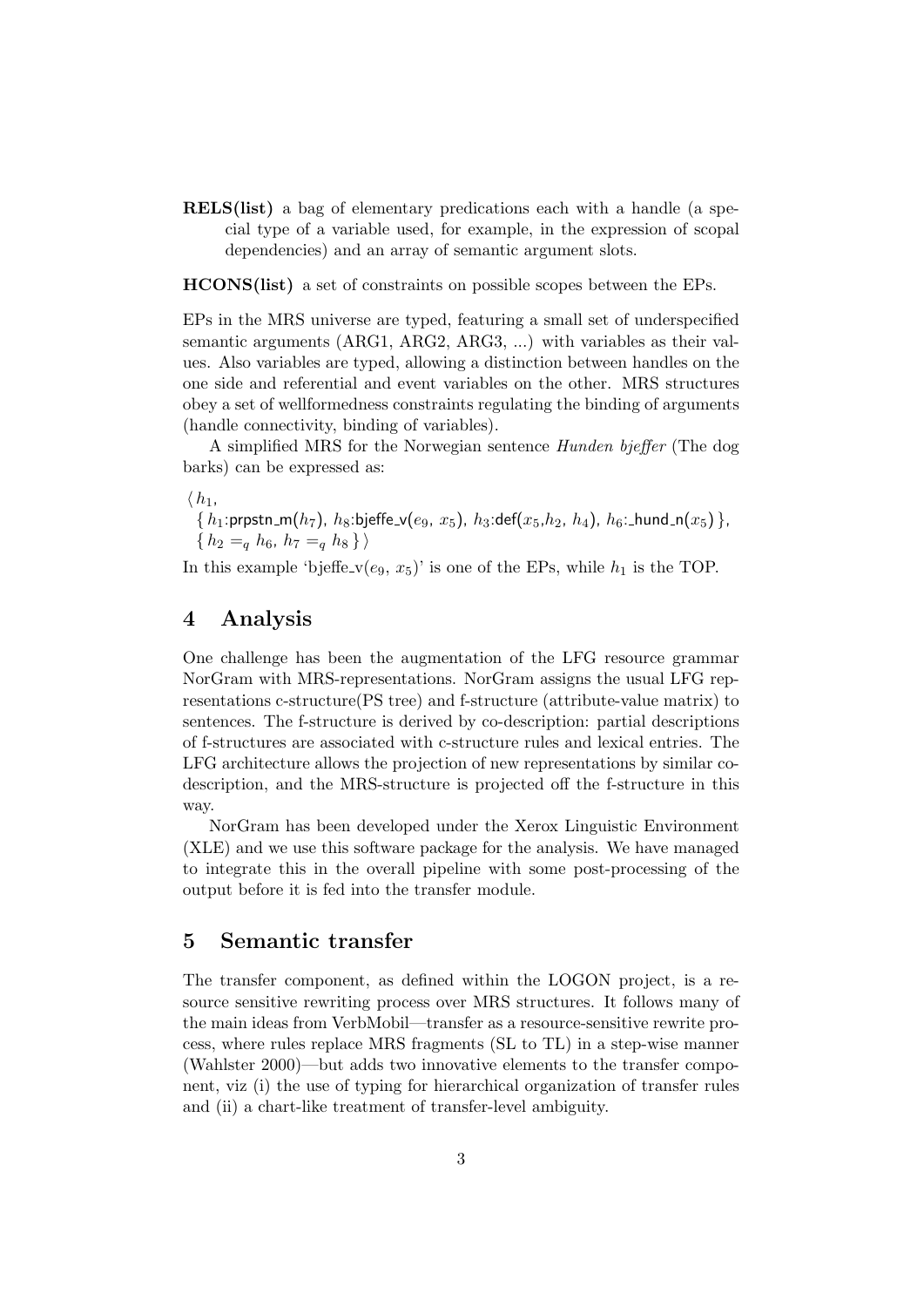The general layout of an MRS transfer rule (MTR) in LOGON is illustrated by the most general MTR type definition

```
mrs_tranfer_rule := top &
[ FILTER mrs,
  CONTEXT mrs,
  INPUT mrs,
  OUTPUT mrs ]
```
The INPUT feature and the optional features CONTEXT and FILTER are unified against an input MRS M and, when successful, trigger the rule application; elements of M matched by INPUT are replaced with the OUTPUT component, respecting all variable bindings established during unification. The optional CONTEXT and FILTER components serve to conditionalize rule application (on the presence or absence of specific aspects of M), establish bindings for OUTPUT processing, but do not (contrary to INPUT) consume elements of M.

Transfer rules deploy a multiple-inheritance hierarchy with strong typing and appropriate feature constraints both for elements of MRSs and MTRs themselves. In close analogy to constraint-based grammar, typing facilitates generalizations over transfer regularities. A transfer rule for intransitive verbs, arg1\_v\_mtr, inherits from the most general rule above, while the specific instance for the pair 'bjeffe'  $\rightarrow$  'bark', in turn, inherits from  $arg1_v mtr.$ 

```
arg1_v_mtr := mrs_transfer_rule &
[ INPUT.RELS < [ LBL #h, ARGO #e, ARG1 #x ] >,
  OUTPUT.RELS < [ LBL #h, ARGO #e, ARG1 #x ] > ].
bjeffe := arg1_v\_mtr &
[ INPUT.RELS < [ PRED "_bjeffe_v_rel" ] >,
  OUTPUT.RELS < [ PRED "_bark_v_rel" ] > ].
```
On top of this, rules are marked as either optional or obligatory (the default). This makes the rule ordering critical for the outcome of the transfer step, but is required to avoid a combinatorial explosion of spurious transfer ambiguity.

## 6 Implementation and software engineering

Even though the translation machine at the current stage translates only a limited number of sentences, we have implemented a solid software architecture which we believe will stand up to extensions. The three core components (analysis, transfer, generation) are implemented as separate processes managed by a central controller which passes intermediate results through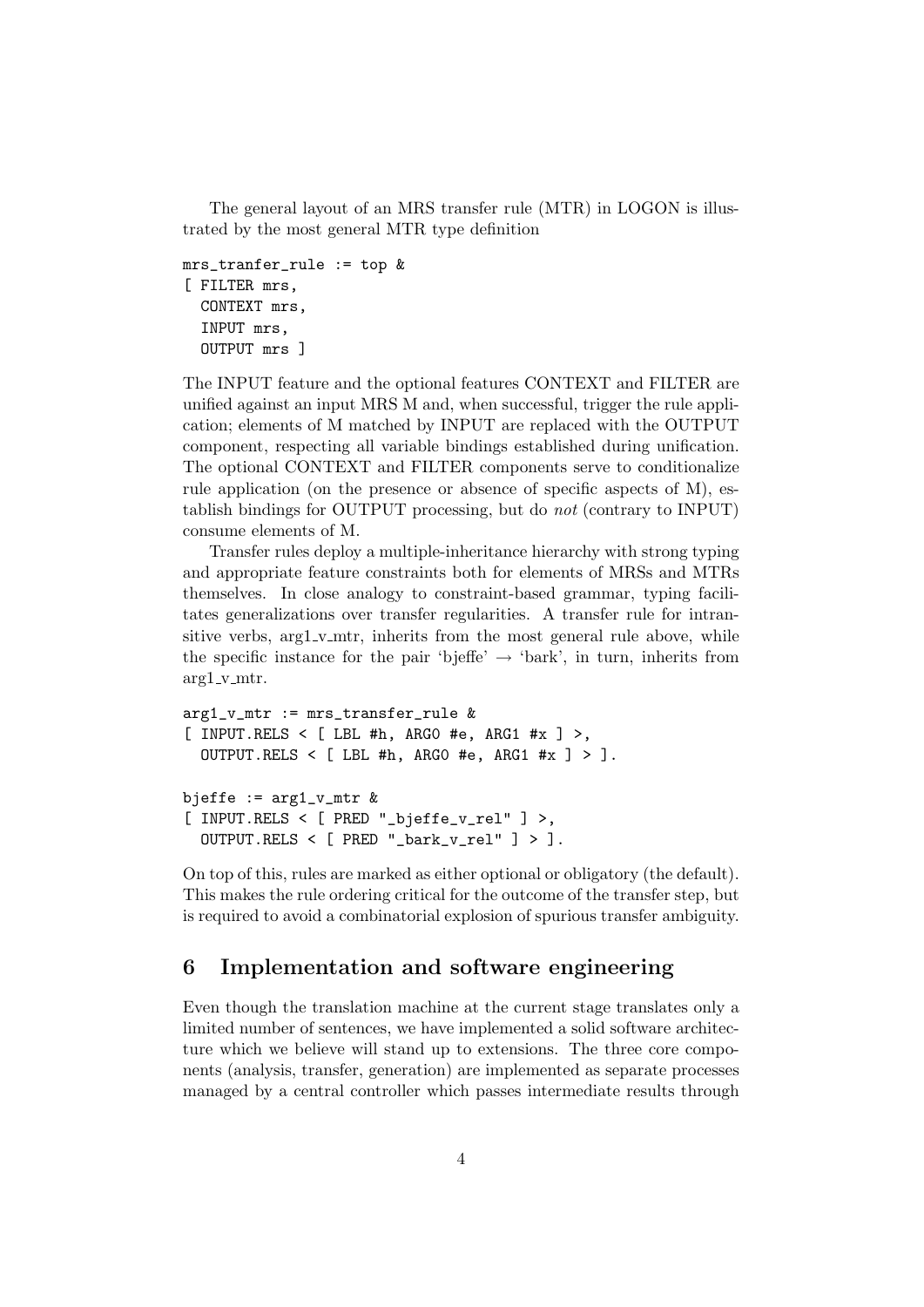the translation pipeline. Use of the Parallel Virtual Machine (PVM) protocol facilitates flexibility and robustness.

A central tool in the project so far, where we have developed two grammars and transfer rules at the same time, has been the [incr tsdb()] profiling package (Oepen & Carroll, 2002). The profiling methodology and tool make it possible to assess progress and keep track of a multitude of central system measures like coverage, ambiguity and speed over successive system revisions. In particular with a project involving several sites and researchers it is difficult to make progress evaluation precise, and impressionistic methods run short. It is our general experience so far that a project this size must take software engineering aspects seriously.

## 7 Further perspectives

All three stages of the basic translation system fan out. Ambiguous sentences have more than one analysis; transfer produces several English MRSs for each Norwegian MRS, and each English MRS has several realizations, in average in fact 30. We will use probabilistic methods to rank output at all stages. Preliminary experiments with ranking the output from the generator against the BNC using an n-gram method show promising initial results.

So far, we have not taken the problem of lexical selection seriously and it is obvious that as the coverage grows so will the transfer ambiguities and the number of bad translations. We will face this problem in the next phase of the project and work on it from two sides. We will on one hand try and fine-tune the transfer rules, and on the other hand expand the work on ranking the outputs.

## 8 Outlook

In addition to the work on the core MT prototype, LOGON pursues more basic, PhD-level research (on disambiguation techniques, soft constraints, WSD, and the syntax – semantics interface) as well as resource creation (adaptation of a large computational lexicon and associated tools and the production of a parallel domain corpus) and evaluation activities.

We expect to broaden the scope of our prototype continually, specifically in terms of transfer coverage, and in parallel plan to pursue a few in-depth feasibility studies, for example on the use of more 'geometric' semantic accounts of temporal relations or modal operators.

For component-level evaluation we have revised the competence and performance profiling methodology [incr tsdb()], but also foresee a round of end-to-end, black-box evaluation to assess the utility of currently fashionable, n-gram based similarity metrics.